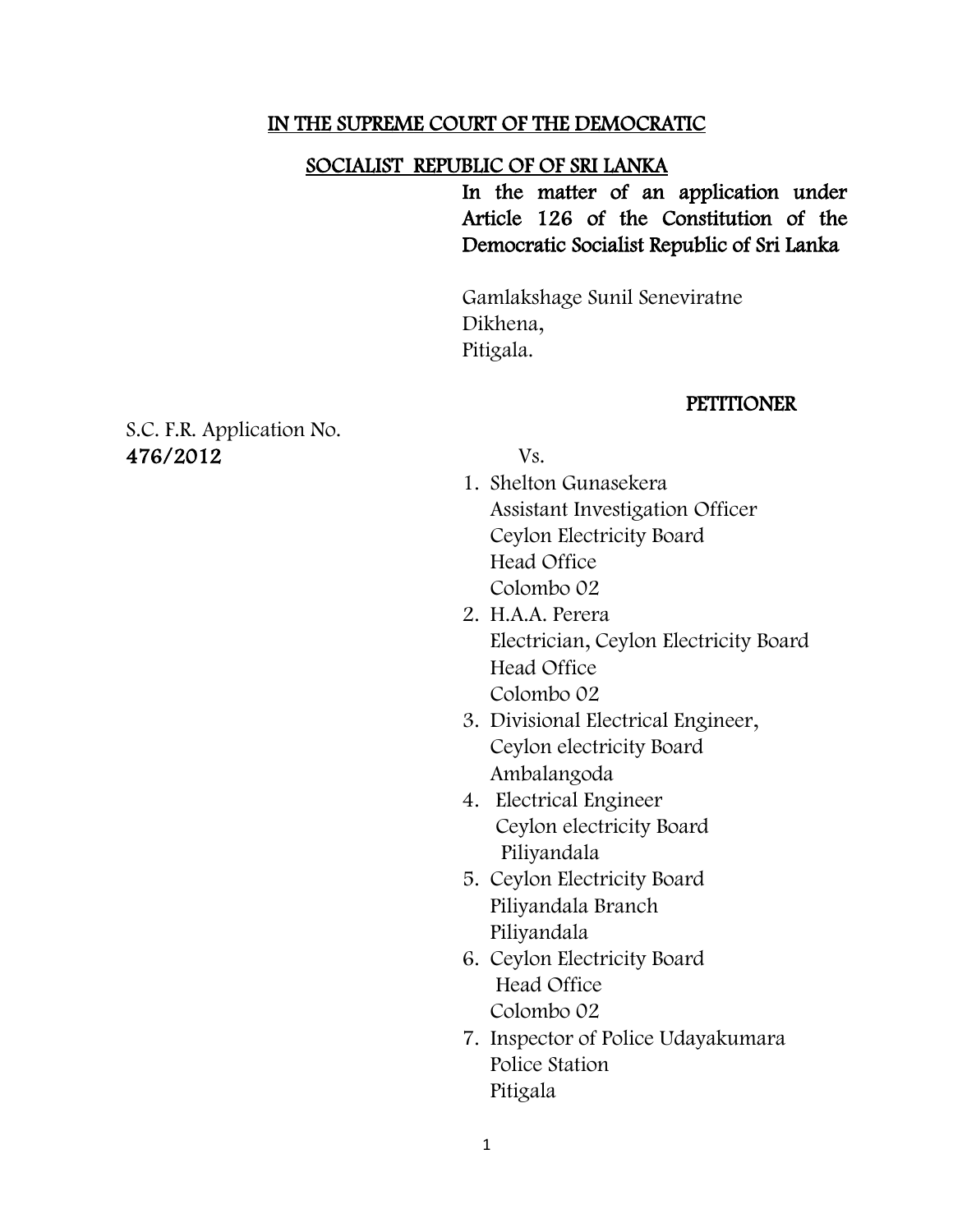- 8. Police Constable 12911 Jayalath Police Station Pitigala
- 9. Police Constable 20616 Ananda Police Station Pitigala
- 10. Sergeant 24672 Lal Ananda Police Station Pitigala
- 11.Deputy Inspector General of Police Southern Province Galle
- 12.Inspector General of Police Police Headquarters Colombo 01
- 13.Hon. Attorney General Attorney General"s Department Colombo 12
- 14.Director General,. Public Utilities Commission 06th Floor, B.O.C. Merchant Tower St. Michael"s Road Colombo 03

### RESPONDENTS

## BEFORE: BUWANEKA ALUWIHARE, PC, J SISIRA J DE ABREW, J ANIL GOONERATNE, J

COUNSEL Harsha Fernando with Ruwan Weerasinghe for the Petitioner instructed by K. V. Lal Shantha. Varunika Hettige, Senior State Counsel for the Respondents.

ARGUED ON: 13.07.2015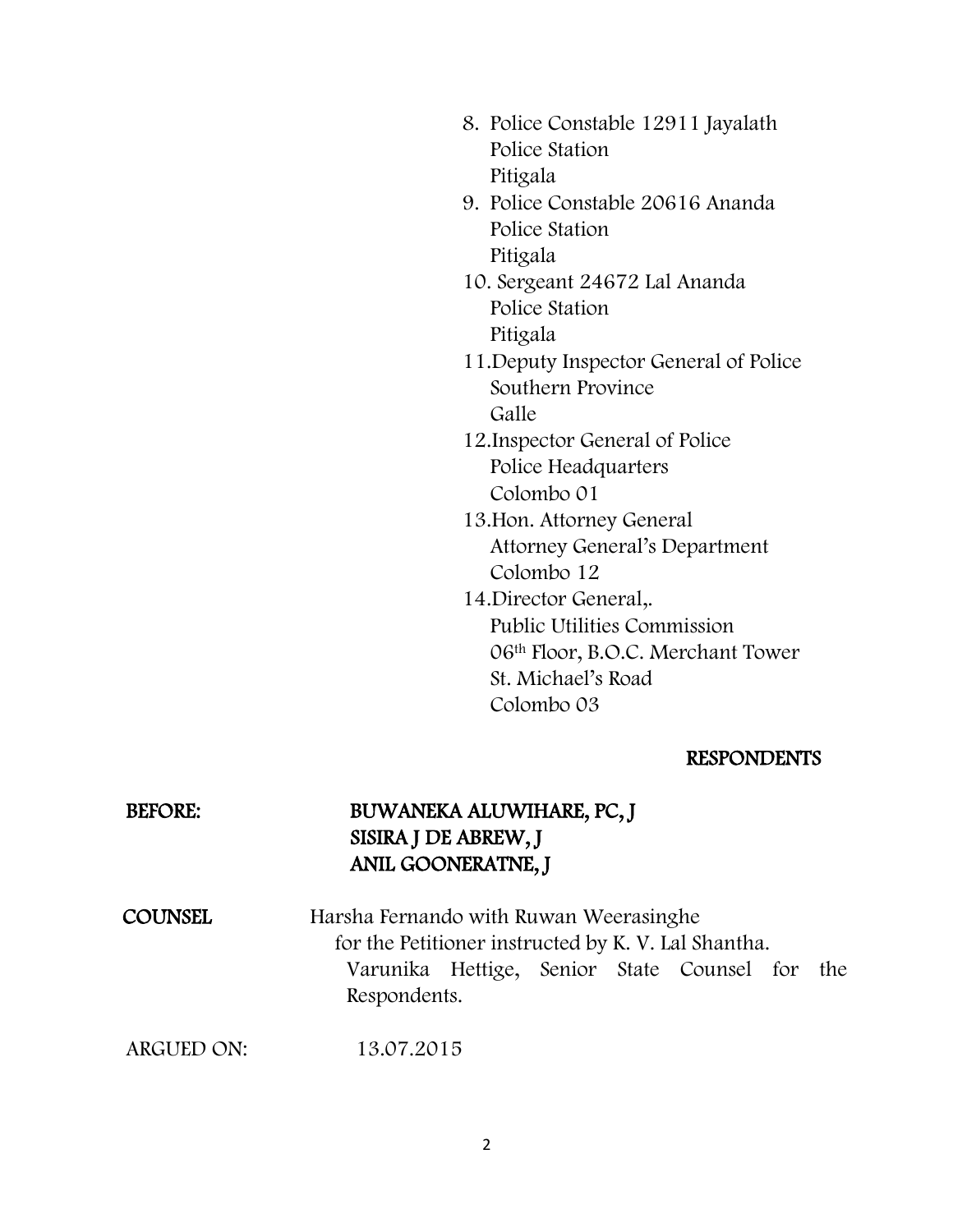### WRITTEN SUBMISSIONS: 24.08.2015

DECIDED ON: 16.12. 2016

## ALUWIHARE, PC, J.

The Petitioner in this case seeks a declaration that his fundamental rights guaranteed by Articles 12 (1), 13 (1) and 14 (1) (g) of the Constitution have been infringed by the Respondents. Supreme Court granted leave to proceed for the alleged infringement of the aforesaid Articles by the 1st and the 6th Respondents. In addition, this court proceeded to grant interim relief to the Petitioner by restoring the supply of electricity to the premises concerned.

The Petitioner, a businessman, at the time relevant to the present application was engaged in running a hotel under the name "Dickhena Hotel" and was also engaged in selling furniture, at an outlet under the name "Sujeewa Furniture Shop" in Pitigala.

He asserted that, he had obtained loans from commercial banks to infuse money into his business and had to make repayments on a monthly basis. The Petitioner had further asserted that being a father of three children, he had also to meet family commitments, as one of his daughters was studying medicine in Bangladesh and another child was studying for the Advanced Level examination.

On the 9th June, 2012, in the middle of the night the Petitioners building had caught fire and when he came out of the building he had seen some Police officers and several others, trying to douse the fire by attacking the flames with sand and wet sacks etc. As the Police officers warned the people, of the danger of using water to extinguish the fire in the event of an electricity leakage, the people gathered there had tried to sever the electricity connection by prising out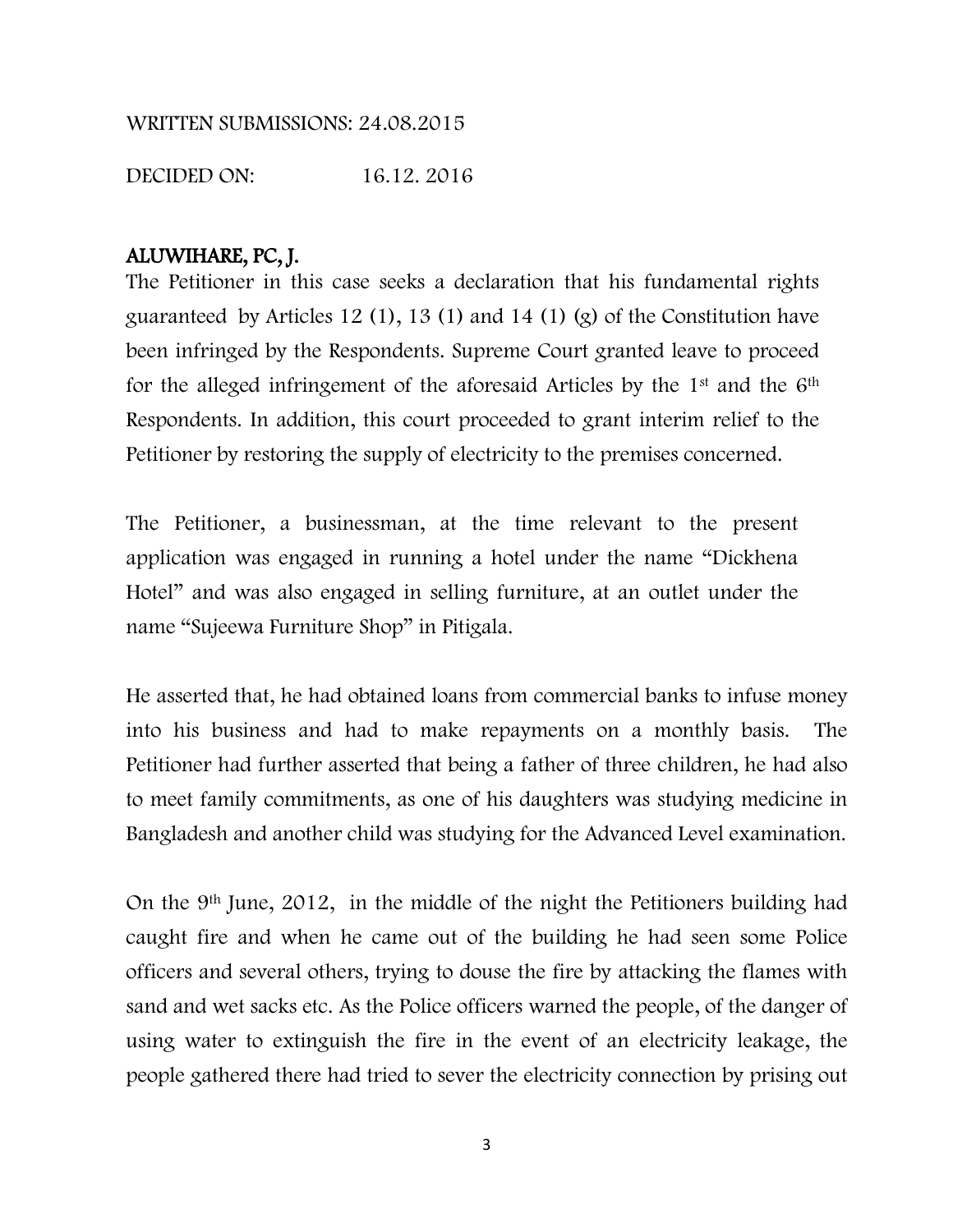the "cutout" next to the electricity meter with the aid of sticks. The Petitioner states that, even though they had managed to extinguish the fire, having battled to douse it for about 1  $\frac{1}{2}$  hours, he had sustained damage amounting to about Rupees four hundred thousand.

The Petitioner, distressed by this incident, had informed the Electricity Board and according to his petition, he had told the official who answered the phone, about the destruction and damage caused to the electricity meter, and how the damage to the same had come about. He had also requested the Electricity Board to take steps to restore the supply of electricity.

The response he received from the official who answered the phone had been, to re-fix the "cut out" and use power, if electricity were available up to the Meter. Further the official had added, that their responsibility is only to supply electricity up to the Meter and they cannot respond as and when the Petitioner wanted them to come.

Consequent to the advice given by the official of the Electricity Board, the Petitioner says he re-fixed the "cut out" and continued to use the power as he had to run his business. The Petitioner states, however, that the electricity meter, even at that time was dangling.

The Petitioner states that, in spite of informing the Electricity Board of the grave situation, there was no response by the Board. Petitioner had produced the call details (P5) and the same reflects that the Petitioner had called the Ceylon Electricity Board and the duration of the call had been approximately  $4\frac{1}{2}$ minutes. The Petitioner asserts that the Electricity Board took no interest or serious note of the predicament he was in, as the result of the fire. The Petitioner had also reported the fire to the Pitigala Police on the same day and had lodged a formal complaint.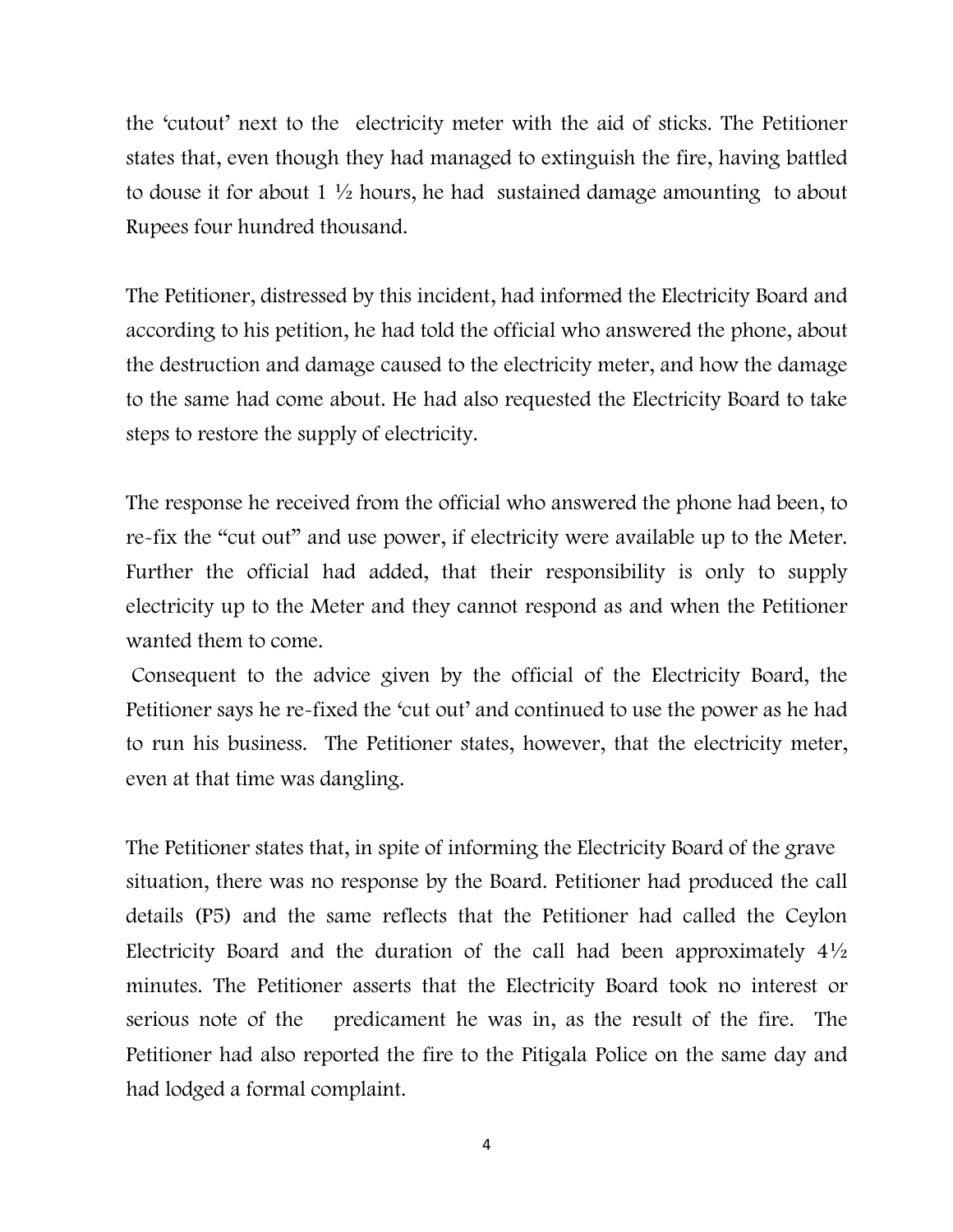Nine days after the fire, on the 18<sup>th</sup> of June, 2012, the 1<sup>st</sup> Respondent accompanied by two Police officers (8th and 9th Respondents) had visited him, and the 1st Respondent had wanted to check the premises alleging that they were tapping electricity illegally, to which the Petitioner responded, that he had only followed the instructions given by the Ceylon Electricity Board.

Having checked the premises, the 1<sup>st</sup> Respondent had questioned him as to why the Electricity meter was slanted and had warned him that it was a serious fault. In response, the Petitioner had told the 1st Respondent, that no one visited the scene after the fire, despite the fact that the Ceylon Electricity Board was informed on several occasions of the damage caused to the housing of the electricity meter. The Petitioner had vehemently denied that he tapped electricity, illegally and that there was no need for him to resort to such a conduct either.

The1st Respondent had then told the Petitioner that he was going to take the Petitioner into custody and that it was a non-bailable offence. He had told the Petitioner further that if he pleaded guilty to the charge he would ensure that the Petitioner got off, on payment of a nominal fine.

Then the 1st Respondent had also added that he would disconnect the other meters as well, but there were ways and means of avoiding such a situation. The words so used by the 1<sup>st</sup> Respondent in Sinhala according to the Petitioner were  $\lq\lq$  මම තමුසෙව දැන් අත් අඩංගුවට ගන්නවා $\lq\lq$  තමුසෙට ඇප ලැබෙන්නේ නැහැ $\lq\lq$  මෙ ම්ටරයයි අනිත් ම්ටර සියල්ලම කපා දානවා" තමුසෙ නිවැරදි කාරයයි කිව්වොත් උසාව්යේ නඩුව අවසන් වනතුරු තමසෙට ඇප ලැබෙන්නේ නැහැ" වරද පිළිගත්තොත් සුට දඬුයක් ගහලා ගෙදර යන විදිහට මම වැඩ සලස්වා දෙන්නම් දැන් අනිත් ම්ටර සියල්ලම කපනවා" ඒවා බේරාගන්න නම් කුම සහ විධි තිබෙනවා

5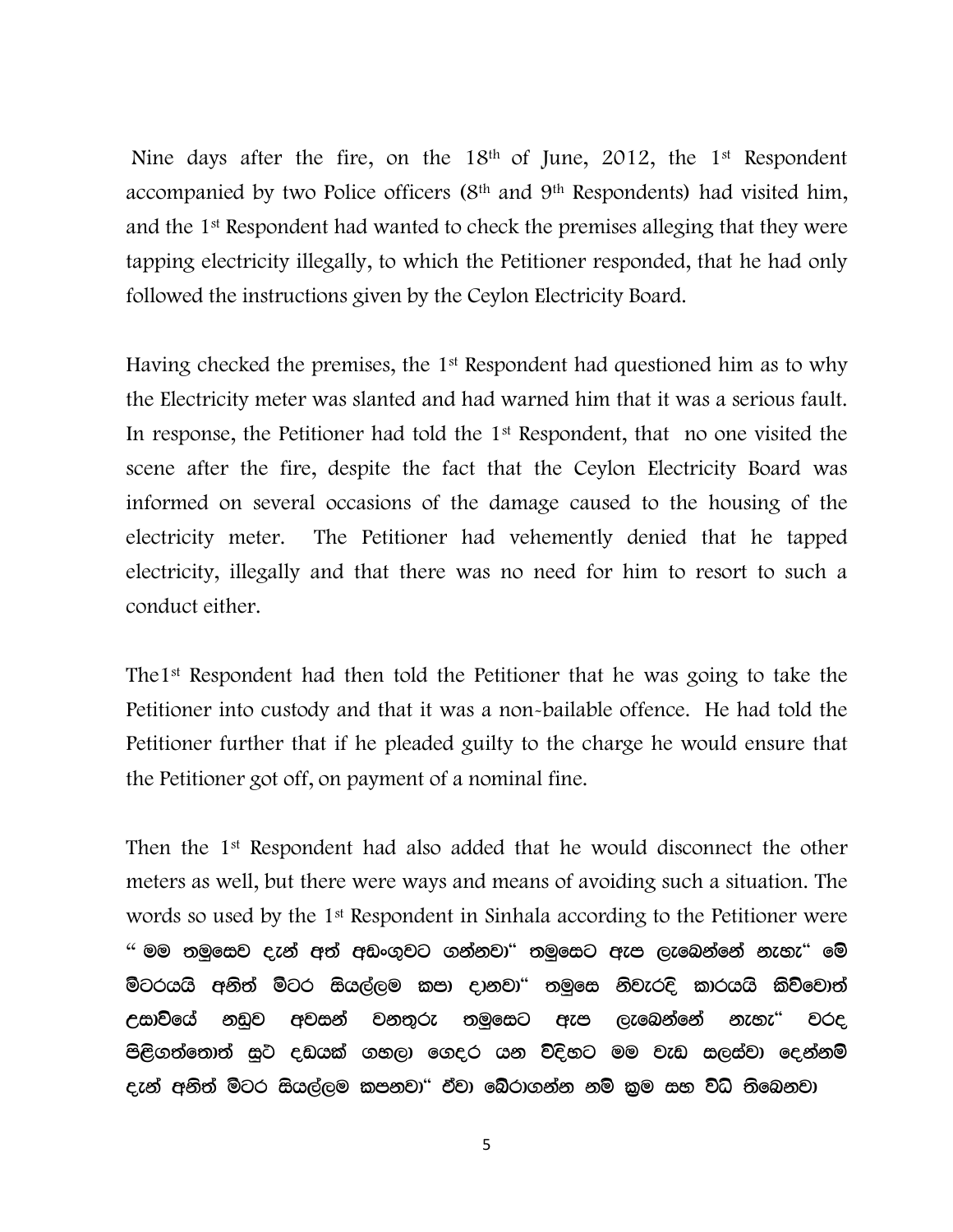The Petitioner then had pleaded with the 1<sup>st</sup> Respondent not to place them in a difficult situation and told the 1st Respondent that he would abide by his wishes.

At this point the 1st Respondent had gone inside the shop with the Petitioner and had demanded one hundred thousand rupees from him. The 1<sup>st</sup> Respondent, according to the Petitioner had stated further that he would leave the other three meters intact, but if the payment of Rs.100, 000 were not made by the 1st of August, however, he would take steps to disconnect the other three meters as well.

The Petitioner had consented to plead guilty and also to pay the 1<sup>st</sup> Respondent the amount demanded, by the 1st of August.

After the discussion referred to above the 1st Respondent had come out of the building and had disconnected and removed the meter that was dangling from the wall and had taken it along with him.

The Petitioner then had been placed under custody by the two Police officers (8th and 9th respondents) on the instructions of the 1st Respondent.

The Petitioner complains that he was not informed of the offence with which he was charged, at the point of arrest and was detained at the Pitigala Police Station overnight and produced before the Magistrate, Elpitiya on the following day.

The Petitioner had been charged in terms of Section 49 (1) of the Sri Lanka Electricity Act No.20 of 2009. The Charge Sheet (P7A) alleged that he had been consuming electricity fraudulently, by removing the meter from the wall and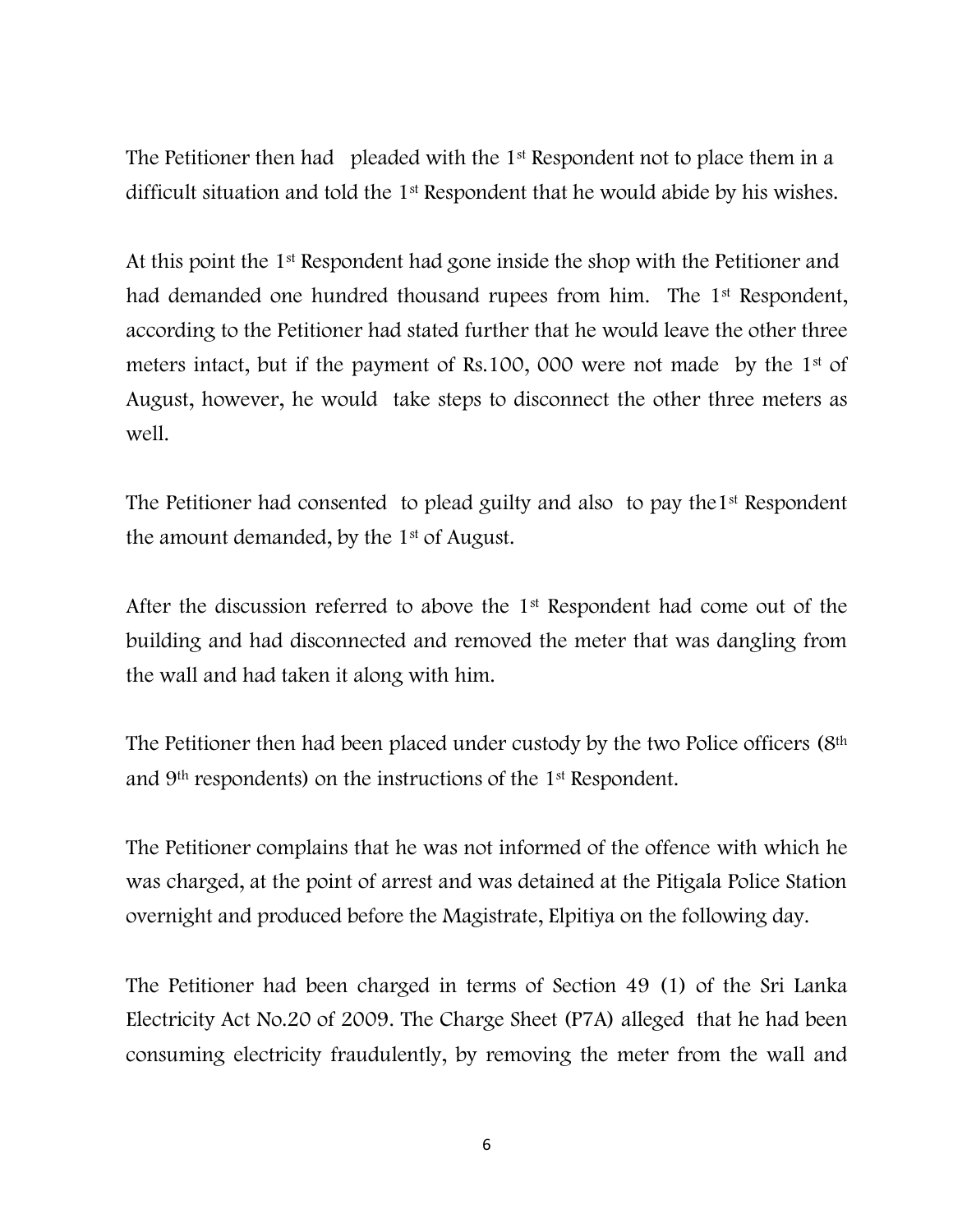positioning it at an angle, thereby preventing the correct amount of electricity consumed being recorded.

The Petitioner states, as agreed with the 1st Respondent, he pleaded guilty to The aforesaid charge and he was fined Rs.10, 000/- and was directed to pay a further sum of Rs.351,010/- as the loss caused to the state.

The Petitioner asserts that a certificate stating the damage caused to the State was not annexed to the charge sheet and as such the Petitioner"s position is that there was no any proof of the damage caused to the State.

Proceedings of 19th July, 2012 in case No. 74738 (P7) in Magistrate's Court, Elpitiya, show that the Magistrate was informed of the loss caused to the State and the Magistrate has not referred to any document or a certificate containing the loss, nor is the alleged loss mentioned in the charge sheet.

Then on the 1<sup>st</sup> August, 2012, according to the Petitioner, the 1<sup>st</sup> Respondent had come to his business premises and had asked him whether the petitioner would pay the sum agreed upon, in Sinhala " මට අරක දෙන්න පුට්වන්ද." meaning,whether the Petitioner would agree to part with the money agreed upon.

The Petitioner had responded by asking him as to how, he could pay him a hundred thousand rupees, having already paid a fine of Rs.10, 000 and a further sum of Rs.351, 010. The Petitioner had also rebuked the 1st Respondent, for committing such dastardly acts, when he knew very well that, he (the Petitioner) had not done anything wrong.

The 1st Respondent then had left the premises without uttering a word according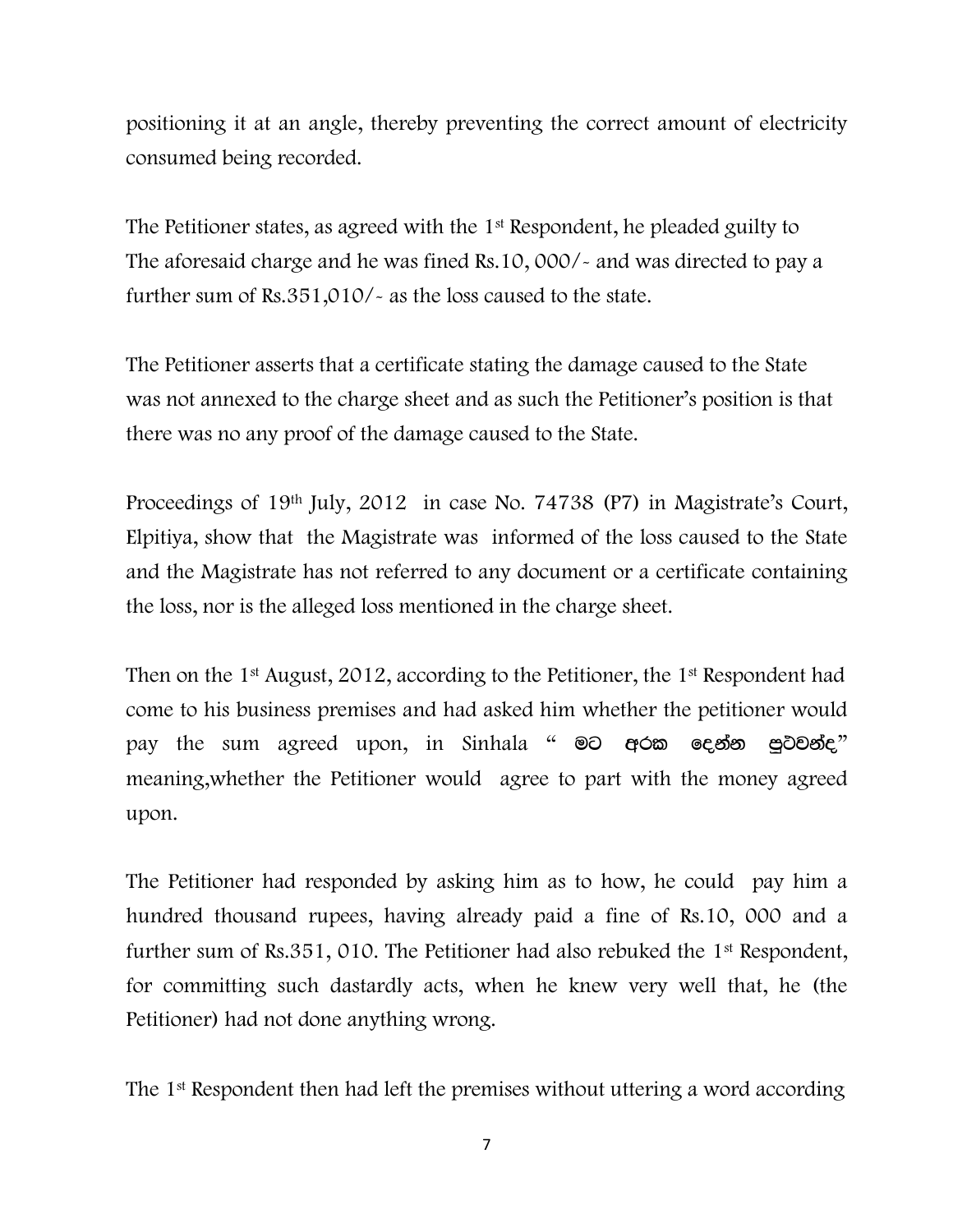to the Petitioner.

The 1st Respondent, however, had returned to the premises a few hours later accompanied again by two police officers, the 9th and 10th Respondents, and a few others from the Ceylon Electricity Board. The 1st Respondent had, intimated to the Petitioner that they had come to disconnect the other three meters as well, and had challenged the Petitioner to do whatever he could.

The Petitioner had then questioned the 1<sup>st</sup> Respondent as to what right he had to disconnect the electricity supply to another building. In spite of his protest, the 1<sup>st</sup> Respondent had disconnected the supply of electricity by severing the connection of the other three meters. The petitioner claims that he was not in arrears to the CEB as he had paid all his dues.

It was contended by the learned counsel for the Petitioner, that the act of disconnecting the supply of electricity was illegal and was done maliciously and for no other reason. It was submitted on behalf of the Petitioner, that the petitioner had to face numerous hardships due to the loss of power supply and the Petitioner had to engage a generator by paying Rs.15, 000/- per day, to carry on his business activities. The learned counsel on behalf of the Petitioner stressed that, had the 6<sup>th</sup> Respondent Board visited the premises soon after the fire, the Petitioner would not have been placed in this unfortunate situation. The Petitioner had lodged two complaints with the Pitigala Police with regard to the conduct of the 1st Respondent (P10 and P11).

Counsel also submitted the petitioner had pleaded guilty to the charges against him in the magistrates' court, under duress.

K. G. Sarath and S. K. Chandrarathna have sworn affidavits in support of the Petitioner"s case (P13 and P14, respectively). Both of them had witnessed the fire that engulfed the business premises of the Petitioner. Both of them have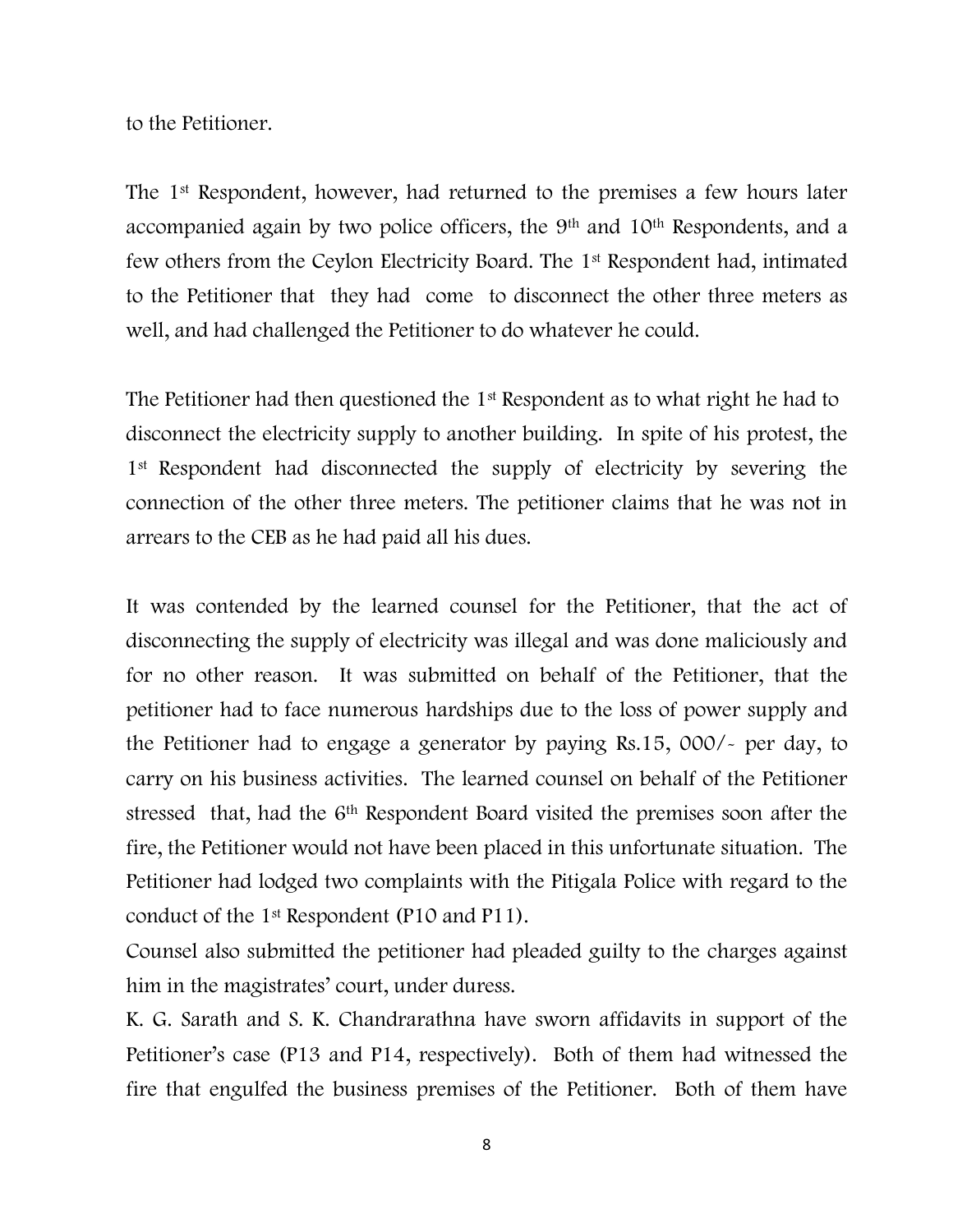sworn to the fact that, the neighbours who helped to douse the fire, used sticks to poke at the electricity meters in order to disconnect the electricity and in their attempt to do so, the electricity meter came out of its housing and it was dangling from the wall.

The Petitioner had asserted that the 1<sup>st</sup> Respondent, an Assistant Investigation Officer of the Electricity Board was mainly responsible for acts which were illegal and capricious, in violation of his fundamental Rights. According to the Petitioner the 2<sup>nd</sup> Respondent was also an employee of the 6<sup>th</sup> Respondent Board and accompanied the 1st Respondent and was associated with the 1st Respondent in all his actions. The Petitioner alleges that the 3rd, 4th and 5th Respondents are collectively responsible for the violation of his fundamental rights. The 1st Respondent alone had filed a response to the Petitioner by way of an affidavit dated 18th July, 2014.

The 1st Respondent had annexed an affidavit of one Piyadasa, Electrical Superintendent attached to the Consumer Service Centre, and had stated that upon perusal of the "Electricity break down" Register, no person by the name of G. L. S. Seneviratne (the Petitioner) had reported a breakdown of the supply by a fire due to an electrical fault at "Dikhena Hotel", the business establishment of the Petitioner.

Let alone, recording a fault in the Register, when the Petitioner telephoned the Board regarding the fire the Petitioner was rudely told off by an official of the Ceylon Electricity Board that the Board cannot respond by calling over according to the whims and fancies of the Petitioner. The Petitioner by producing the detailed telephone records had demonstrated that he was connected through his phone with the Ceylon Electricity Board and the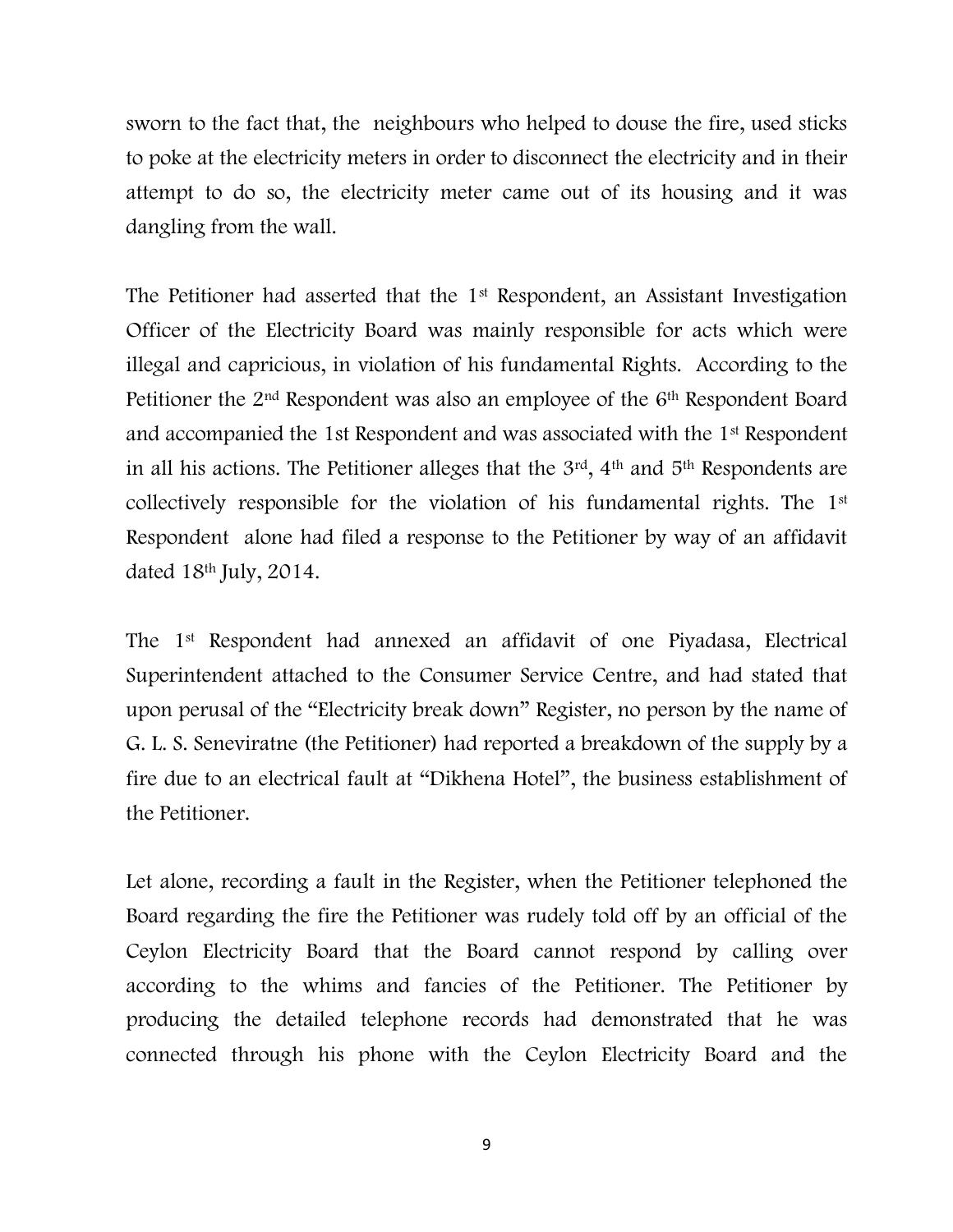connection had lasted 4½ minutes. In this context, I am of the view that no reliance can be placed on the affidavit filed by Piyadasa R1.

Ironically the 1st Respondent in his affidavit alleges that the Petitioner ought to have "informed the CEB properly" or "called over at CEB's premises to lodge the required complaint or made it in writing, explaining the incident". Here is a man whose business premises had been gutted and expecting a person in such a traumatic condition to make a written complaint, only shows the callous disregard by an official of the 6<sup>th</sup> Respondent Board, towards one of his customers. The discouraging response the Petitioner received from the Ceylon Electricity Board official who answered his telephone call, would have deterred the Petitioner from taking up the matter with the Ceylon Electricity Board again. I am of the view that the Ceylon Electricity Board owes a greater duty of care to its consumers as they have no one to turn to when it comes to the supply of electricity. The manner in which the consumer was treated in this instance is regrettable.

The 1st Respondent merely says that he went to inspect the premises of the Petitioner, as he received a "telephone call" to the effect that the Petitioner was misusing electricity by angling the meter. Apart from the bare assertion, however, the 1<sup>st</sup> Respondent had not filed any document or record to substantiate the receipt of that complaint. The 1<sup>st</sup> Respond had said that on the second occasion also he received another telephone call to the effect that the Petitioner was again misusing electricity. Here again apart from the 1<sup>st</sup> Respondent's assertion *ipse dixit*, he had failed to substantiate the receipt of the telephone call.

Going by the version of the 1<sup>st</sup> Respondent, the first detection had been made on the 18th July, 2012 and action had been instituted against the Petitioner before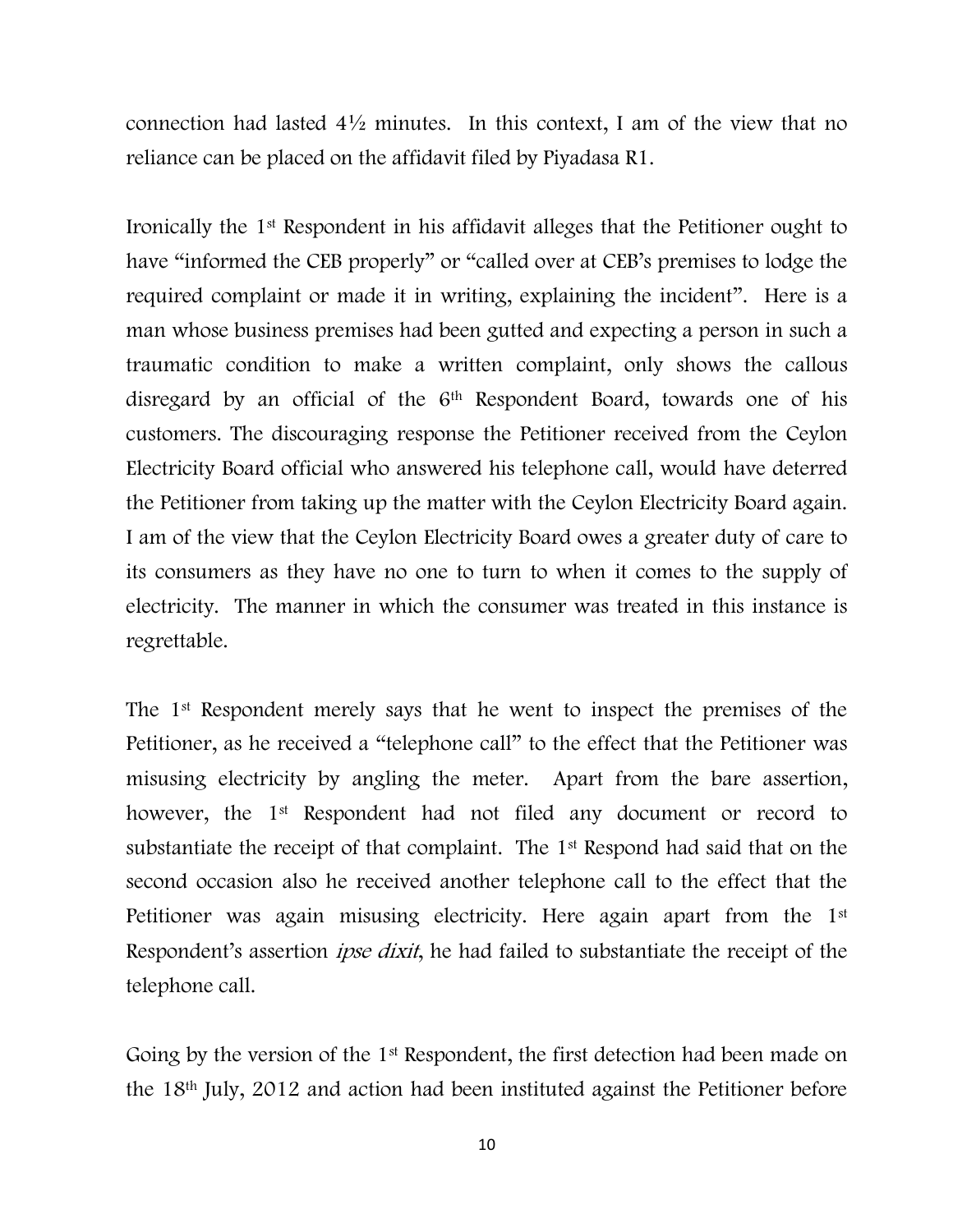the Magistrate's Court on 19<sup>th</sup> July, 2012 the day after, and the Petitioner had pleaded guilty as referred to earlier. The Petitioner in his counter affidavit filed on 16th September, 2014 had taken up the position that when the 1st Respondent visited his premises, he inspected all other meters fixed at the premises as well and did not find any fault with any of them other than, that the meter had got damaged by the fire. The second detection had been just 12 days after that, according to the 1st Respondent. If that assertion by the 1st Respondent were correct, then the Petitioner had tampered with the meters after the 1<sup>st</sup> detection, after he was fined by the Magistrate Rs.10, 000/- and after he had been ordered to pay a further sum of over three hundred and fifty thousand rupees as damages caused to the Electricity Board.

Regard being had to common cause of natural events and human conduct I am of the view that it would be reasonable to presume, that it was extremely unlikely that the Petitioner would have resorted to tampering with the electricity meters after such a stiff penalties had been imposed on him.

With regard to the case filed in the Magistrate's Court, the 1<sup>st</sup> Respondent states that the "damage" certificate was filed. The proceedings of that case filed by the Respondent, however, does not contain the "damage certificate" which supports the Petitioner"s version that the "damage certificate" was not filed.

The 1st Respondent in his affidavit had made a general denial with regard to the other allegations made. In the face of the specific allegation made by the Petitioner regarding the solicitation of a bribe of Rs.100, 000, there is no specific denial of the said allegation by the 1st Respondent nor the allegation that he came back on 1st August to the Petitioner"s business premises to demand, what was solicited.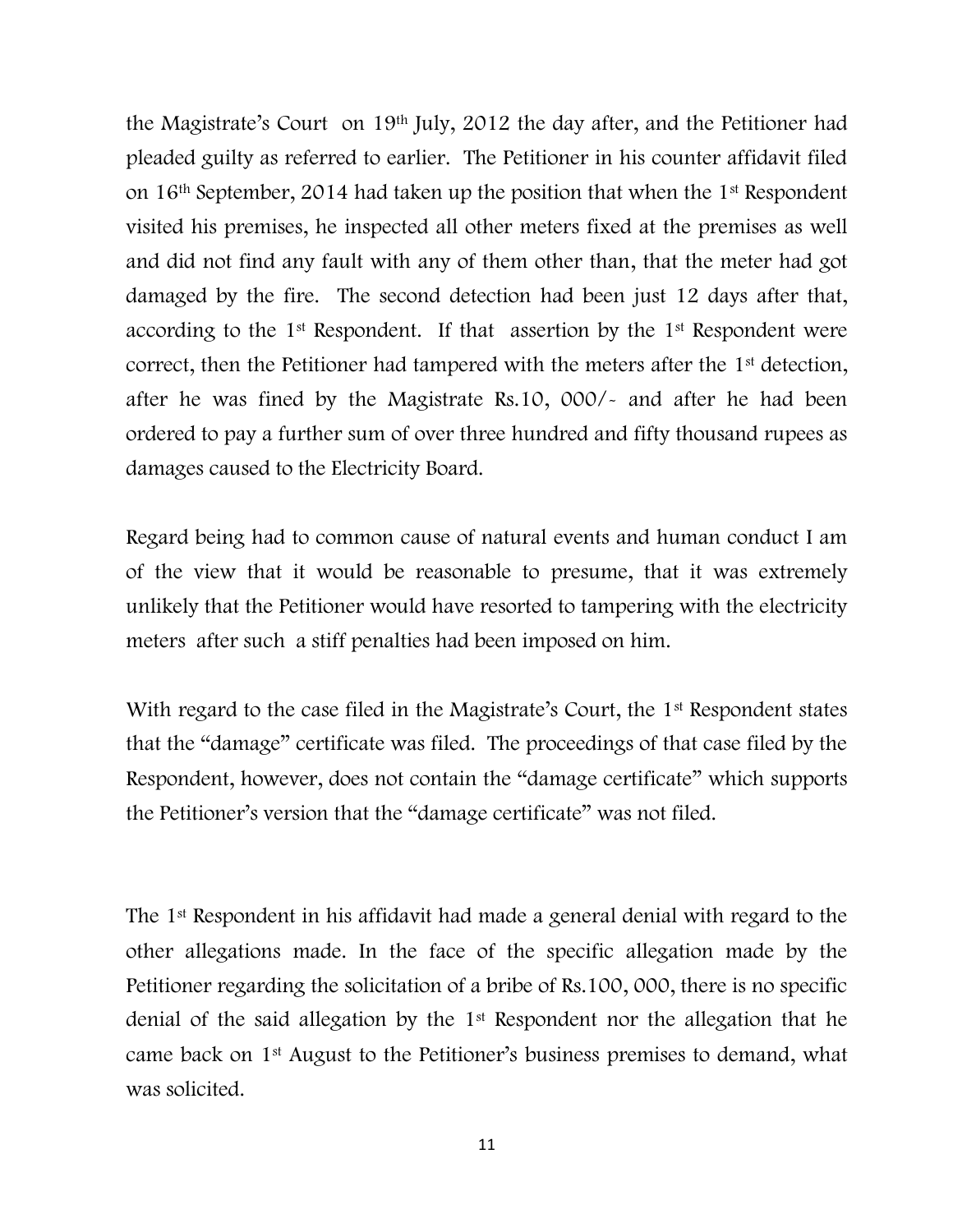As held in the case of Velmurugu,1981,1SLR 406, the degree of proof required in an allegation of violation of a fundamental right is the balance of probability. In this context when one considers the material placed before this court by the Petitioner, he had in my view established the alleged violation of Article 12 and 14 (1) (g).

Upon perusal of the proceedings before the Magistrate"s Court it appears that the proceedings have been instituted by the Officer-in-Charge of Pitigala Police. It is not clear from the material placed before this court, whether the Petitioner was placed under arrest by the 1<sup>st</sup> Respondent or by the two police officers (8<sup>th</sup>) and 9th Respondents) who accompanied him. As leave to proceed had been granted only against the 1st Respondent and the 6th Respondent Board, it would not be possible to make a specific finding on Article 13 (1) as against the other Respondents in respect of whom leave to proceed had been granted. However, it is evident that the Petitioner had been arrested by an organ of the state, and I hold the arrest is illegal and therefore was violative of Article 13 (1) of the Constitution.

As stated by Justice Wanasundera in the case of Jayanetti Vs. The Land Reform Commission and others 1984 2 SLR 172 at 184 "Article 12 of our Constitution is similar in content to Article 14 of the Indian Constitution. The Indian Supreme Court has held that Article 14 combines the English Law doctrine of the rule of law with the equal protection clause of the 14th amendment to the US Constitution. We all know that the rule of law was a fundamental principle of English Constitutional Law and it was a right of the subject to challenge acts of the state from whichever organ it emanated and compel it to justify its legality. It was not confined only to Legislation, but intended to every class and category of acts done by or at the instance of the State. That concept is included and embodied in Article 12".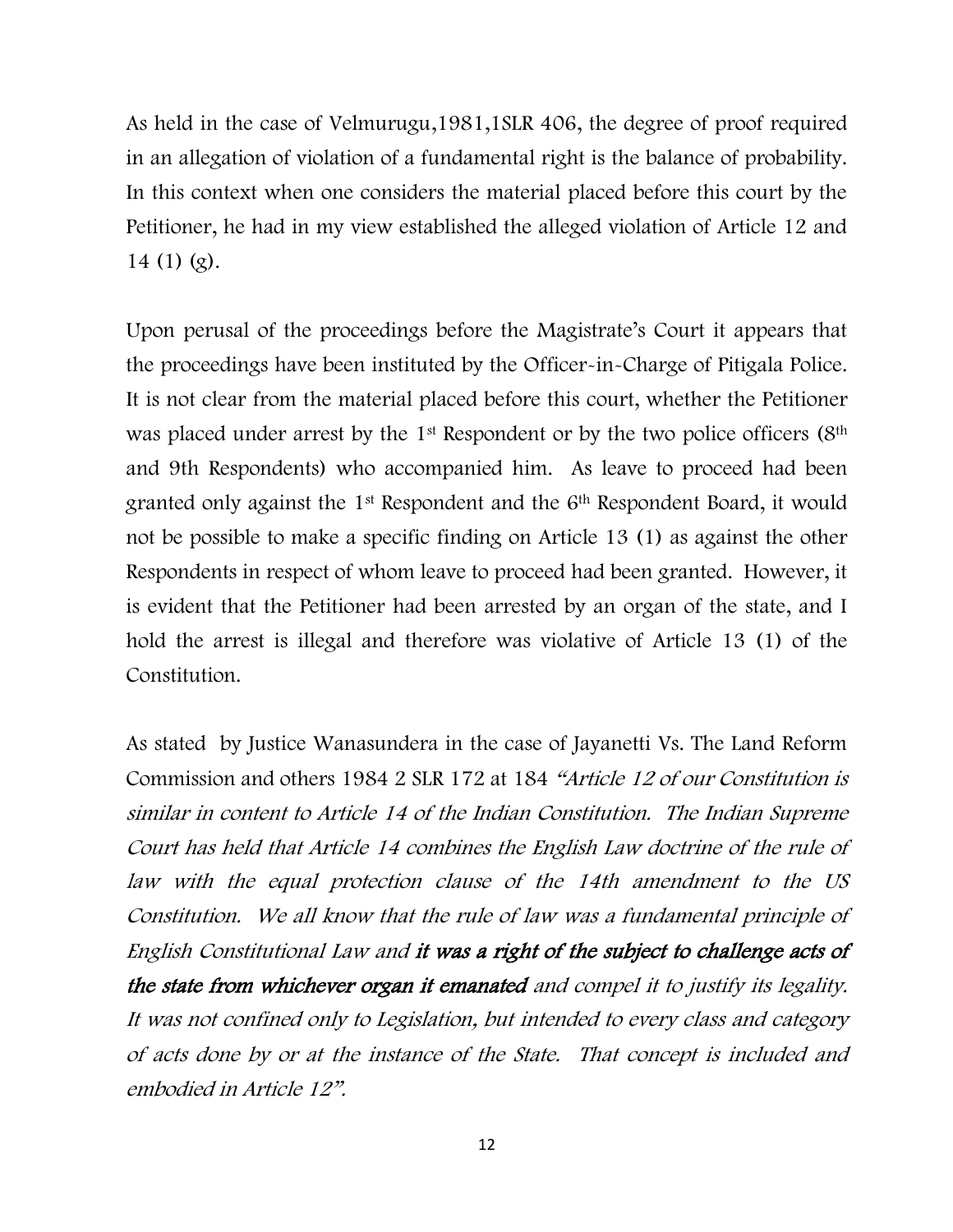In the instant case no material has been placed before the court on behalf of the 6th Respondent Board with regard to the allegation leveled against one of its employees namely the 1st Respondent whose conduct is impugned in these proceedings.

No doubt the 6th Respondent Board has every right to take action against illegal tapping of electricity or any other act obnoxious to the provisions of the relevant Act. I am of the view, however, it is the bounden duty of the 6<sup>th</sup> Respondent Board to put in place a mechanism so as to provide a smooth and efficient service wherein complaints are promptly attended to without discrimination and consumers who are not at fault are not harassed or subject to duress. The 6th Respondent Board is a state organ and a public utility that produces and supply electrical energy. Electrical energy in the present context, is indispensable for human life and the society would be put to severe hardships if these services are not made available. The large scale production of the said source of energy and the supply of the same is the virtual monopoly of the  $6<sup>th</sup>$  Respondent Board save for the limited role played by LECO (Lanka Electricity Company). Any deficiency in service would lead to severe hardships on the society. To provide a service to all consumers without any discrimination and to provide safe and adequate service in a timely manner are the recognised duties of a public utility.

As Justice Sharvananda expresses the view that "The powers of a public authority are essentially different from those of private persons. The whole conception of unfettered discretion, is inappropriate to a public authority, which is vested with powers solely in order that it may use them reasonably in the public interest". (Fundamental Rights In Sri Lanka A Commentry)

In the instant case, when the 1st Respondent was informed by the Petitioner of the fire that occurred at the premises and the damage to the electricity meter, he misused the discretion vested in him to the detriment of the Petitioner. He had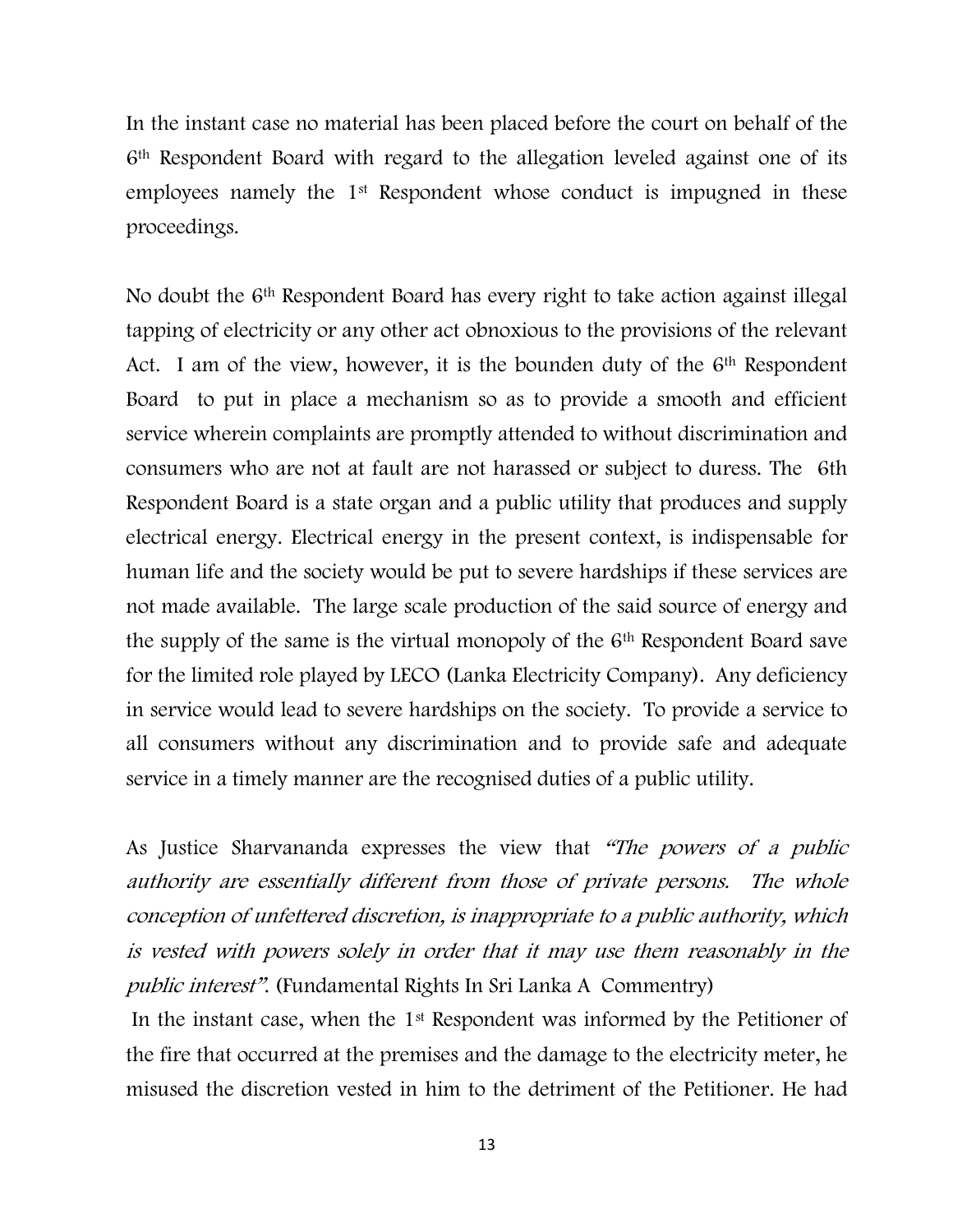every opportunity of ascertaining the veracity of the Petitioner"s version before taking any action. I can only conclude that rather than follow this basic procedure he chose to do otherwise to exploit the Petitioner"s helpless position by demanding a bribe of Rs 100,000; greed before service.

Petitioner had averred in his Petition that one of his children were studying in the advanced level class. Depriving the Petitioner, of electricity would be disruptive of his family life, his personal life and his business.

It appears to me that it was for this reason that the Petitioner caved into the demands of the 1st Respondent.

Considering the above, I hold both the  $1<sup>st</sup>$  and the  $6<sup>th</sup>$  Respondent have violated the fundamental right of the Petitioner enshrined in Articles 12 (1) and 14 (1) (g) of the Constitution.

Although, Lord Diplock in the Privy Council decision in the case of Maharaj v. The Attorney-General of Trinidad and Tobago, No. 2 - [1979] A.C. 385, explained liability *(contravention of constitutional rights)* in the following words:

"This is not vicarious liability it is a liability of the State itself. It is not a liability in tort at all, it is a liability in the public law of the State which has been newly created"

I wish, however, to quote with approval the pronouncement made by Justice Fernando in Saman v. Leeladasa and another 1989 1 SLR page <sup>1</sup>.

"The Constitution protects fundamental rights against infringements by all persons, and not only by the State, I think that the question whether such a right has been infringed by a Respondent, and if so, whether any other person is also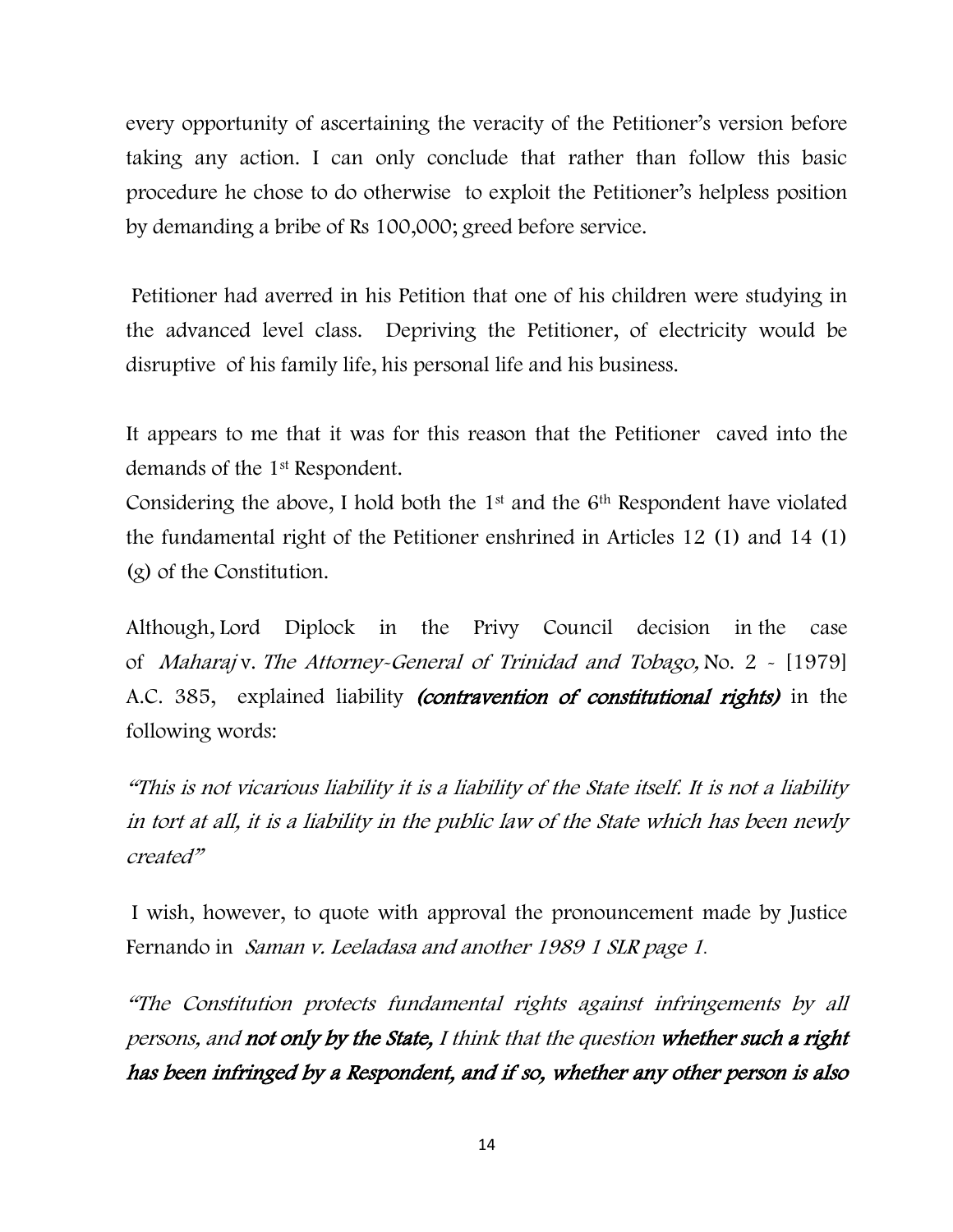liable in respect of such infringement, must be determined by the same legal principles. The principles whereby an employer or a principal is to be made responsible for the act of an employee or agent have not been laid down in the Constitution, and hence must be determined by reference to other (statutory or common law) principles of our law those principles do not vary (except perhaps in terms of the State (Liability in Delict) Act). Questions relating to acts which are ultra vires or done in violation of prohibitions, do arise, but the common law principles are sufficiently virile and flexible to deal with these. I am conscious that the time limits fixed by Article 126 may create difficulties of proof of loss or damage, but the power of this Court under Article 126 (4) is extensive, and enables the Court to give appropriate directions (even after an infringement has been held to have been committed) to obtain the material necessary to quantify the loss or damage.A wrongful act - the invasion of a right, or the violation of a legally protected interest - causing pecuniary loss to the plaintiff, committed wilfully, is sufficient to establish liability in the Aquilian action ; in the modern law, patrimonial loss need not be proved where the object of the action is not to obtain compensation for harm done but to establish a right. An impairment of personality - the violation of those interests which every man has, as a matter of natural right, in the possession of an unimpaired person, dignity and reputation, and whether it be a public or a private right - committed with wrongful intent establishes liability in the actio injuriarum ; patrimonial loss, as well as damages for mental pain, suffering and distress can be recovered (I). When the Constitution recognised the right set out in Article 11, even if it was a totally new right, these principles of the common law applied, and the wrongdoer who violated that right became liable; and his master, too, if the wrong was committed in the course of employment, (b) It was not necessary for a new delict to be created by statute or judicial decision. The 1st Respondent is thus liable in respect of the infliction of cruel, inhuman and degrading treatment and punishment on the Petitioner, for which the State is also liable as it was inflicted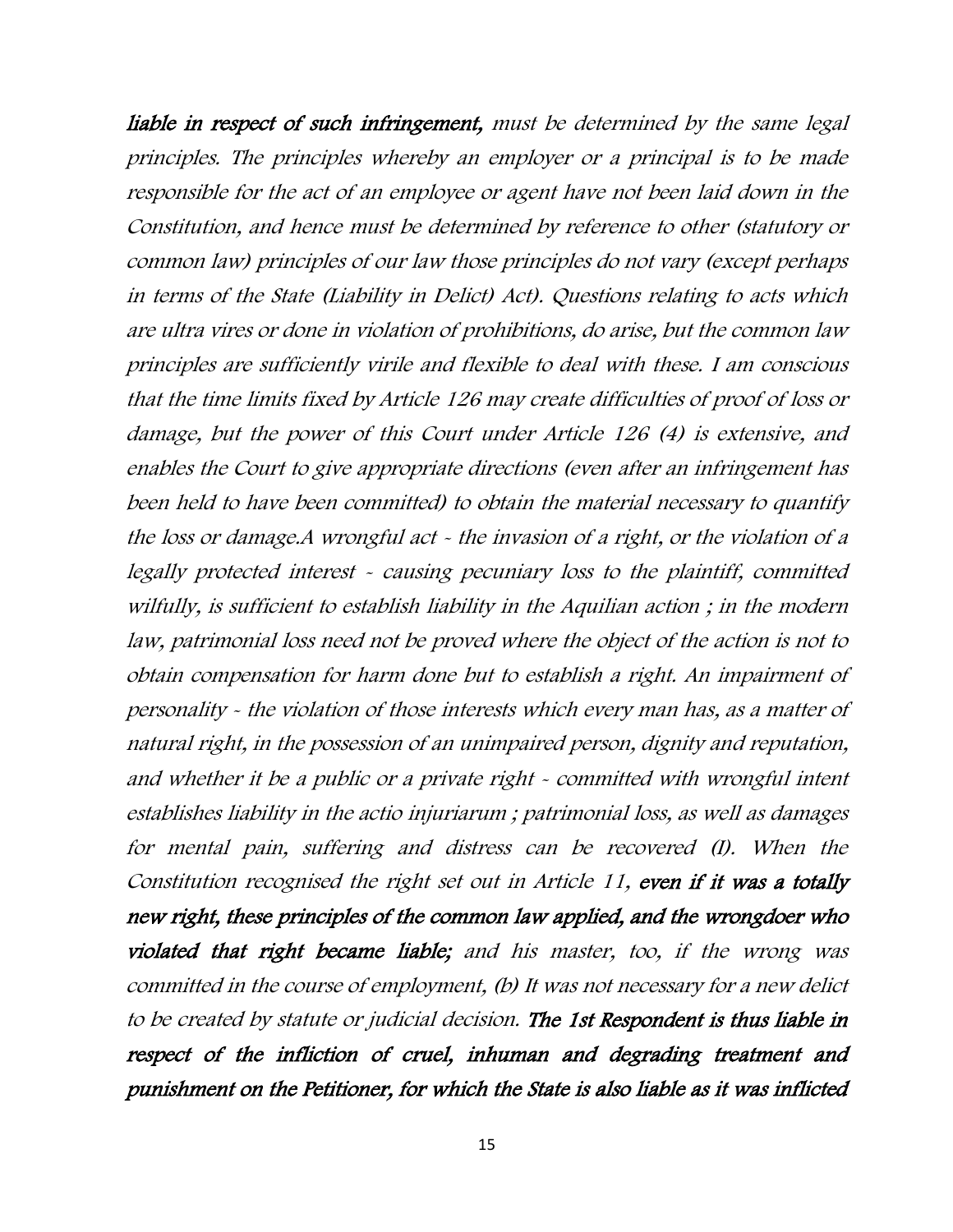## in the course, and within the scope, of his employment under the State.(emphasis added)

I have already referred to some of the expenses the Petitioner had to bear due to the wrongful action of the 1st Respondent.

Justice Abdul Carder in the case of Daramitipola RatnasaraThero v. Udugampola & Others  $\sim$  (1983) 1 SR LR 461, 471 (with Justices, Wimalaratne, Ratwatte, Colin-Thome and Rodrigo, agreeing) held :

"In my view this is a serious violation of the fundamental rights of a citizen of this country which-calls for the award of substantial damages. A mere declaration without more in the form of some penalty . . . will not deter such future abuse of fundamental rights of citizens.This Court does have the power to grant such relief or make such directions as it may deem just and equitable in the circumstance in terms of Article 126 (4) of the Constitution".

All attendant facts and circumstances considered, I direct the 1st Respondent to pay personally, a sum of Rs.725,000 (seven hundred and twenty five thousand) and the 6th Respondent Board to pay a sum of Rs.400,000 (Four hundred thousand) as compensation to the Petitioner whilst the State is directed to pay a sum of Rs, 25,000/- to the Petitioner.

All payments to be made within four months of today.

I am also of the view that this is a fit instance where the 6th Respondent ought to have conducted an inquiry into this matter. We leave it open to the 6<sup>th</sup> Respondent Board to take whatever action necessary in accordance with the applicable rules and regulations as there is no material before this court to determine what they are.

Petitioner is entitled to the cost of this application.